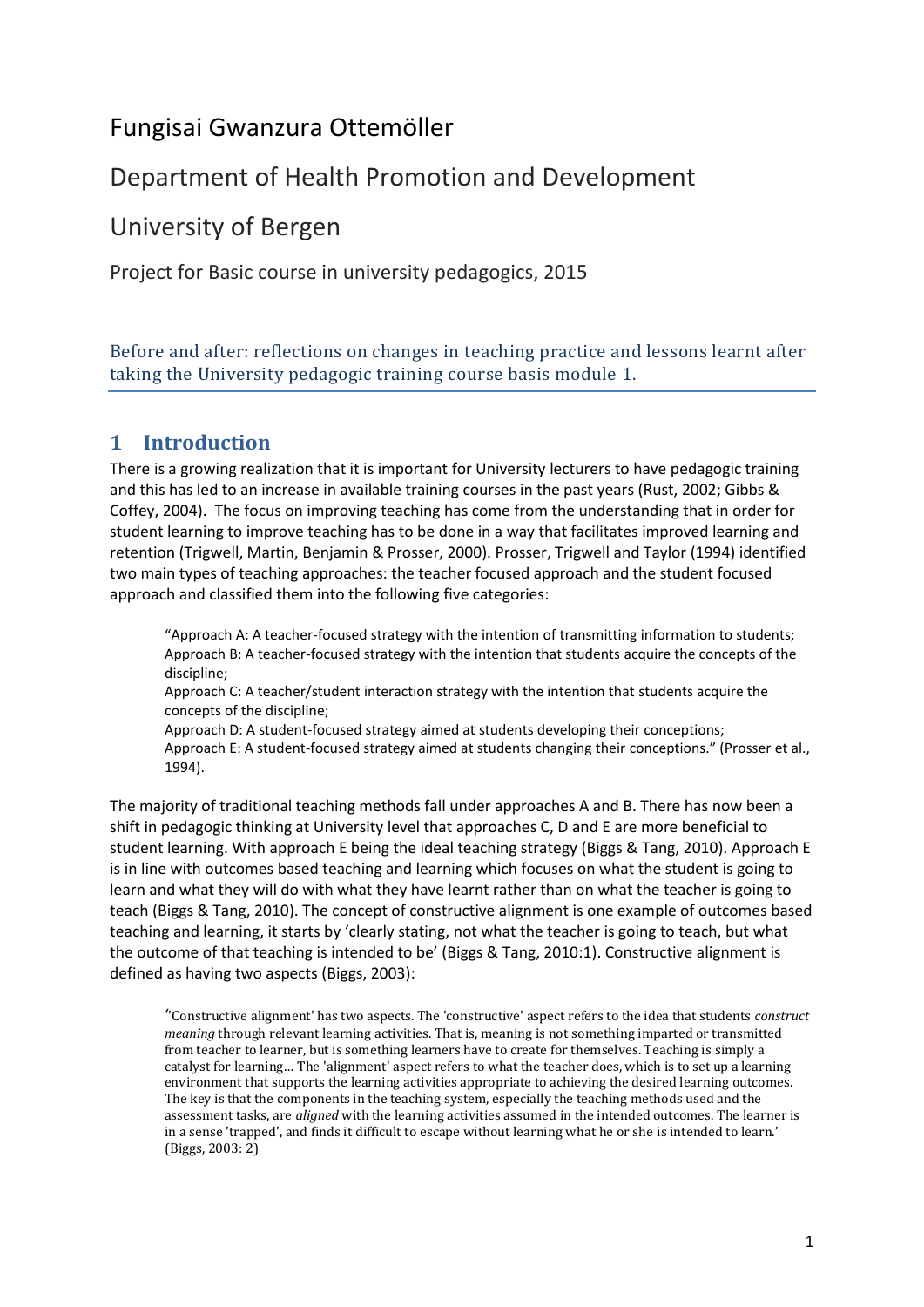Constructive alignment has four main steps that should be taken into consideration: one should define the intended outcomes of the teaching, one should select teaching and learning activities that will lead to these outcomes, one should assess what the students have learnt to see if the original outcomes were achieved and finally, one should arrive at a final grade (Biggs, 2003).

Before embarking on the University pedagogic training course (UPED) my teaching focused on transmitting knowledge to students. This was due to a lack of pedagogic education and understanding of what it means to teach students. I predominantly focused on myself as the lecturer and the information that I wanted to transmit. This essay will therefore be a reflective piece based on my experiences before undertaking the first part of the University pedagogic training (UPED) course and my experiences after taking the course – a small experimental project. I will begin by presenting my experiences before taking the University pedagogic course, I will then present my experience of the course, I will introduce the small experimental project I undertook as part of the course, and I will conclude with by discussing the results of this project in relation to the concept of outcome based teaching/learning and with particular reference to constructive alignment. This essay should thus be seen as a reflective piece based on my personal experience and I hope it will have some resonance with other pedagogic students and give useful feedback to those who 'teach teachers how to teach'.

## **1.1 Before the training**

My motivation to enrol in the UPED course, was twofold: firstly, to improve my teaching skills as I was aware on my own inadequacy as a lecturer; and secondly, to acquire the pedagogic certificate which would boost my CV and in the long run increase my chances of getting a permanent job at the University. Most of my teaching-related experience was related to conferences presentations – i.e. presenting to audiences of my peers. When I began my job as a lecturer I quickly realized that teaching students was not the same as giving a conference presentation, but I was unsure of how to improve my teaching skills. My own experience of University lectures was variable; I knew that I enjoyed and retained information best when the lecturer was engaged, seemed to enjoy their subject, used humour, presented the information in simple and clear language, and provided interesting and relevant examples. I tried to emulate this in my teaching and my success was mixed because my focus was all wrong.

# **1.2 During the training**

During the first part of the basis module on the UPED course I began to understand what I was doing wrong as a lecturer. Some of the concepts that I had been exposed to in my work but had not really understood the importance of, for example learning goals, were clarified. Two key things made a strong impact on me: the importance of learning goals and of student focused teaching. In our programme there were various learning goals for the courses and the students often mentioned them, but I had no real understanding of their aim or usefulness. During the UPED course I learnt the importance of learning goals and how they would help me to focus on what I wanted the students to learn from my lectures. I had assumed that this was what I had been doing but during the course I realized that I had mostly focused on off -loading information onto them that I thought they needed to know and expecting them to process it. I was aware of the limitations of my methods and dissatisfied with them as I had experienced and observed good teaching, but I was not sure how to improve my practice. During our practical sessions in the course I had also observed how my colleagues used the blackboard instead of only using PowerPoint presentations– and was impressed by the difference this made and how using the board enhanced interaction.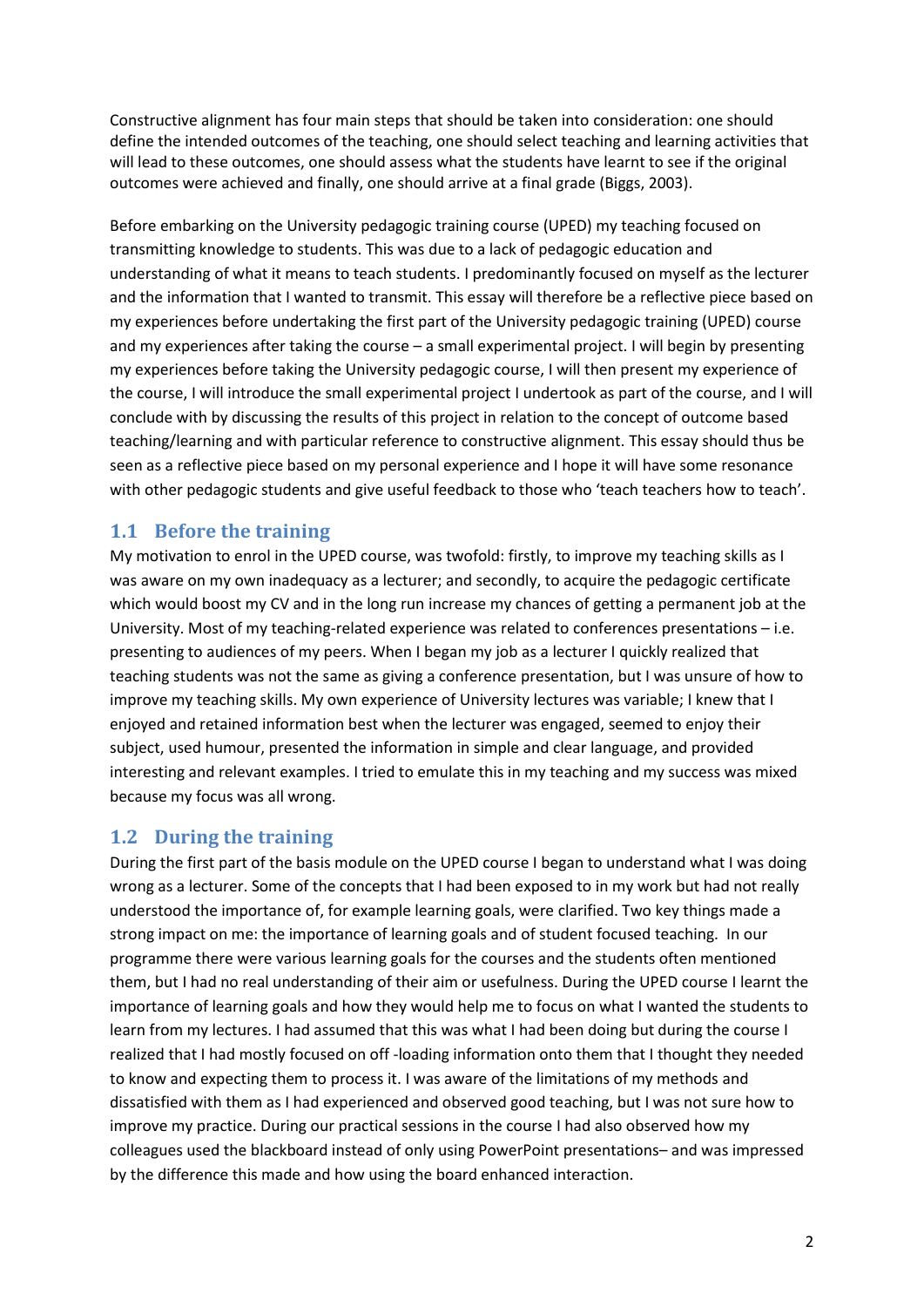### **1.3 Project**

I therefore embarked on a small project to test out my new knowledge and to apply the two things I had newly learned – learning objectives and student focused teaching. The week after I took the course I was going to lead a seminar with students from my programme on qualitative data analysis. This was not a teaching year on our programme as the students were writing their master theses, and we only had a couple of seminars a year with the students. I decided to use one of these seminars to try out the new techniques I had learnt.

Thus the aims of my project were 1) to apply two new skills I had recently acquired – writing learning objectives and using a student focused teaching strategy – in my preparation and teaching for the seminar; 2) To assess the effectiveness of applying these skills using feedback from the students.

# **2 Method**

### **2.1 Sample**

The project took place at the University of Bergen during the autumn semester. There were 8 women students who were all at early stages in their master thesis. Half of them had started collecting data and some had started transcribing data and were not far from embarking on data analysis. The other half did not yet have data to analyse, so the group was mixed. None of them had any real experience with qualitative data analysis – one student said she had done something but it was at a very basic level as part of someone else's project. This was the first time any of them were analysing a substantial amount of data they had collected for their own project. So it was important that the presentation should be pitched at an introductory level and that all concepts should be explained clearly. I had had contact with all the students as I had given them several lectures during the spring semester; I supervise some of the students on their master thesis. Apart from lectures, I had had contact with some of them as the facilitator in their Problem Based Learning (PBL) group and also as a facilitator in group work conducted in the autumn 2013 semester when they had started on the master programme.

### **2.2 Teaching instruments and process**

In my planning I began by thinking through the learning objectives of my seminar – what did the students need to learn? I developed two learning objective using L. Dee Fink (2003) and the Learning Resources Unit (1996)'s papers as my guides.

Therefore, my learning objectives were:

by the end of this seminar the students should be able to:

- describe the purpose of qualitative data analysis
- discuss the various ways to conduct qualitative data analysis
- demonstrate the steps used in thematic analysis
- practice applying thematic analysis on data during class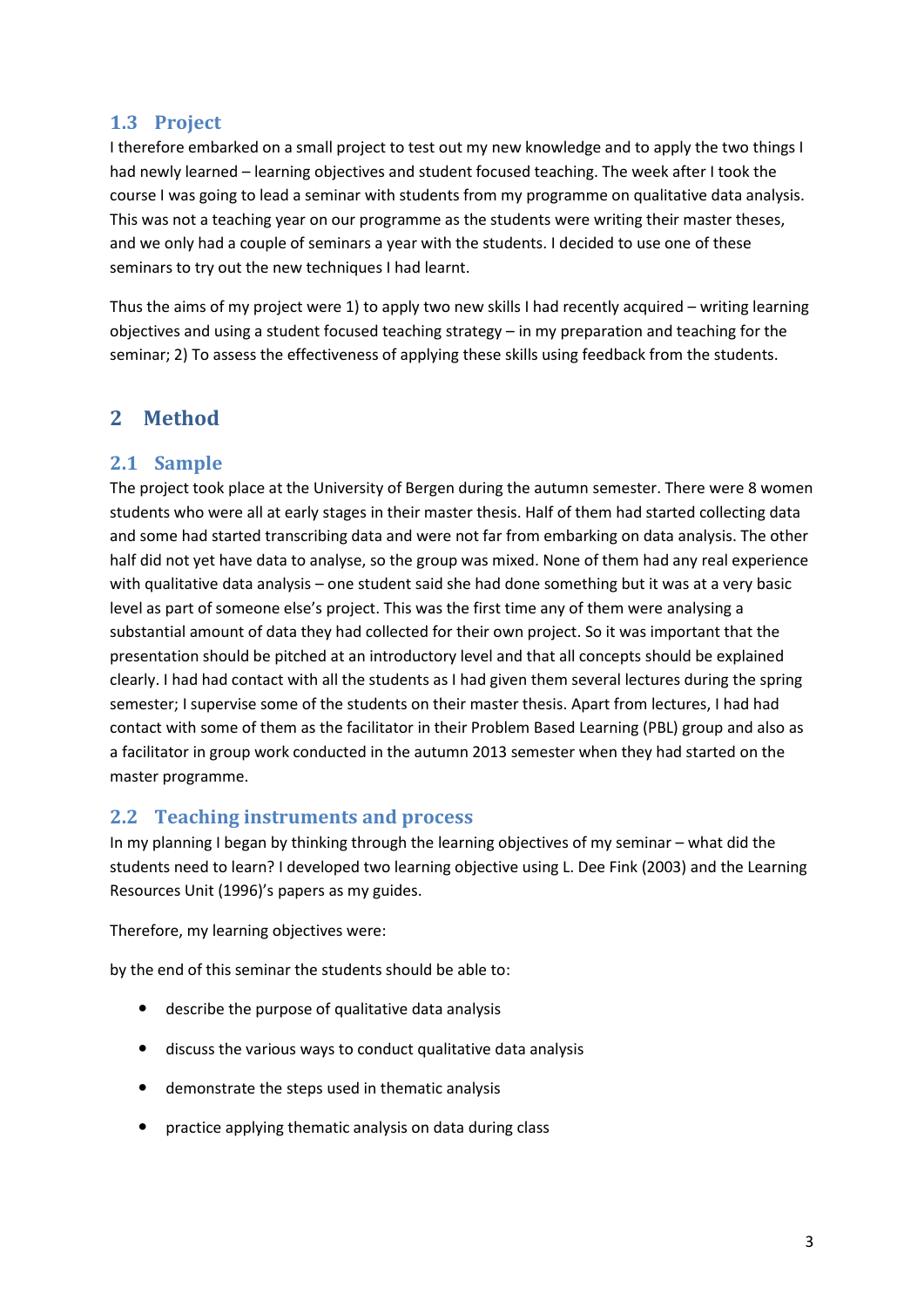These, along with my presentation of the day's teaching plan helped them to see what to expect from the seminar.

I also used three types of teaching AIDS, I began by giving a PowerPoint presentation since I needed to present the information on what qualitative data analysis was i.e. provide them with the theory. After presenting the theoretical concepts, I then described step by step how to use one specific data analysis method. I concluded the first part of the seminar with a presentation of a real life example of how I had analysed my data during my research, to help make the abstract concepts I had introduced to them more tangible.

In the second part of the seminar, I put them into 3 groups presented them with a research question and 4 short related texts from newspapers. I asked them to code the texts and come up with codes and themes using the thematic analysis as I knew that all of them planned to use this method in their own work. They had half an hour of coding and then we regrouped to discuss the codes and themes they had developed. I wrote up their codes and themes on the board as we discussed and this helped everyone to see what the others had come up and to get a clearer idea of the process involved in analysing data. It also worked well as an interactive experience between me as the teacher, the students and the information I was writing on the board.

I had told the students at the beginning of the seminar that I was taking the UPED course and wanted their feedback on my teaching practice at the end of the seminar – both positive and negative - as part of my project and to help improve my teaching practice. I also told them to keep in mind the previous lectures I had given them and see if there was any difference to my mode of teaching now after the course. I asked them to give me oral feedback after the seminar and that I would also appreciate written feedback via email.

# **3 Results**

This section will present the results from the project. I will start by describing my sample. I will then present the results from the oral feedback they gave me directly after the lecture and will conclude with a presentation of the written comments they sent via email.

As I mentioned in section 2.2, I had varying degrees of contact with the students before the seminar. I am one of the two members of staff responsible for the master programme so they had all had frequent contact with me during the spring semester. However, apart from the lecture time, their contact with me varied. Table 1 below shows how much contact I had each student to give an idea of how well they knew me and how comfortable they were communicating with me.

| <b>Student</b> | <b>Gave written</b><br>feedback via<br>email | <b>Gave oral</b><br>feedback after<br>lecture | ⊿st<br>supervisor | 2 <sup>nd</sup><br>supervisor | <b>PBL</b> | Group work<br>Autumn 2013 |
|----------------|----------------------------------------------|-----------------------------------------------|-------------------|-------------------------------|------------|---------------------------|
| AE             | No                                           | Yes                                           | Yes               | n/a                           | Yes        | No                        |
| <b>CN</b>      | Yes                                          | Yes                                           | No                | <b>No</b>                     | <b>No</b>  | No.                       |
| LM             | Yes                                          | Yes                                           | Yes               | n/a                           | Yes        | No                        |
| <b>KS</b>      | No                                           | Yes                                           | No                | Yes                           | Yes        | Yes                       |
| <b>MM</b>      | Yes                                          | Yes                                           | No                | Yes                           | No         | No.                       |
| <b>ST</b>      | <b>No</b>                                    | Yes                                           | Yes               | n/a                           | Yes        | Yes                       |

### **Table 1. Level of previous contact with students**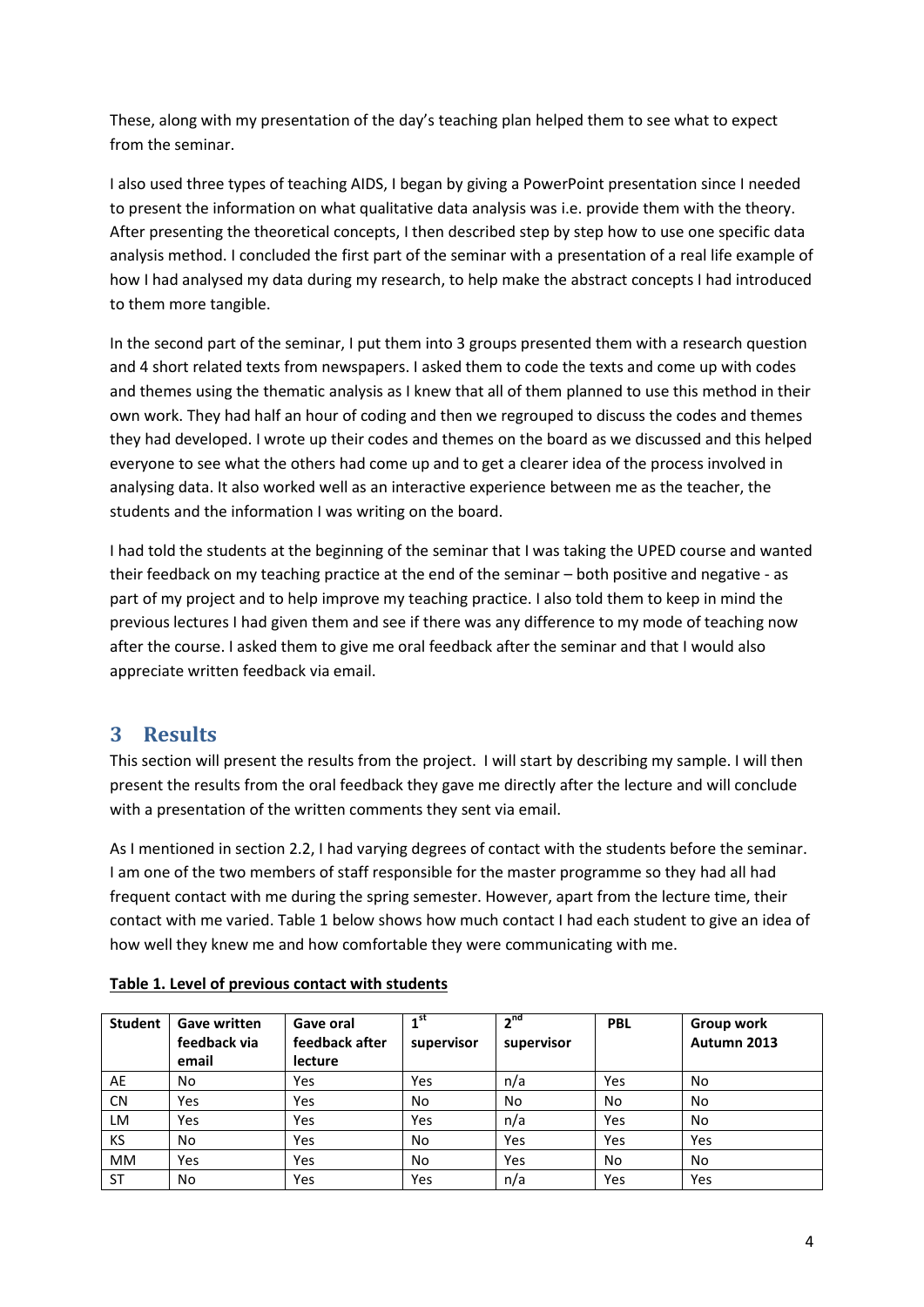|    | Yes | Yes | No | Yes | No | No |
|----|-----|-----|----|-----|----|----|
| UL | Yes | Yes | No | n/a | No | No |
|    |     |     |    |     |    |    |

As mentioned in section 2.1 there were eight students altogether in this group – all were using qualitative methodology in their master theses. The students were all women. None of them had previous experience with analysing qualitative data. I had known two of the students since autumn 2013 when I had been one of the facilitators in their group work. I met the rest of the students in the Spring semester 2014 when they started taking lectures in our department. Four of the students were in my (PBL) group. I am also the main supervisor for four of the students and the second supervisor for three students - although my supervisory role with those three has so far been limited. All the students gave oral feedback after the lecture but only five emailed me with written feedback. I asked for written feedback to give them a chance to further reflect on the lecture and to make it easier to give more critical feedback which they may have felt uncomfortable telling me directly.

## **3.1 Oral feedback**

At the end of the seminar I asked the students for feedback. I emphasized that this feedback should be both positive and negative as it was important for me to know where I should improve my teaching. They all had something to say and to my surprise it was all positive. The students said they appreciated having the learning outcomes as this helped them focus more on what they needed to get out of the seminar. They liked the way I summed up what I had been saying at the end of each section. They all felt that I was more confident compared to previous lectures and my body language was more relaxed I moved around the room more freely instead of staying close to the desk. They reported that there was good dialogue between us and they enjoyed being able to ask questions during the lecture and receiving clear answers. They also said they enjoyed listening to me and that the practical session at the end was useful as they got to practice what I had presented straightaway while it was still fresh.

## **3.2 Written feedback**

I had also told the students that I would appreciate it if they also took the time to send me their comments via email, so I could have the feedback in their own words. I sent them a reminder email after the lecture but only five students responded and they emailed me their comments between 2-7 days after the lecture. Again these comments were largely positive but I also received a couple of more critical comments. I will present these comments under two headings - learning outcomes and student focused teaching - to help show how the students' comments illustrated the two concepts I tried to apply.

### **3.2.1 Learning outcomes**

Taking the time to develop learning outcomes for my lecture helped me to focus on what was important for the students to learn and thus prepare my lecture in such a way as to make the material more accessible to them and also to help the students become more aware of the point of the lecture. The students' responses to this have been categorized under the themes below.

### *3.2.1.1 Clear learning goals*

The students appreciated having clear learning objectives presented to them at the beginning of the lecture. This helped them to focus on what they were expected to get out of the lecture. They also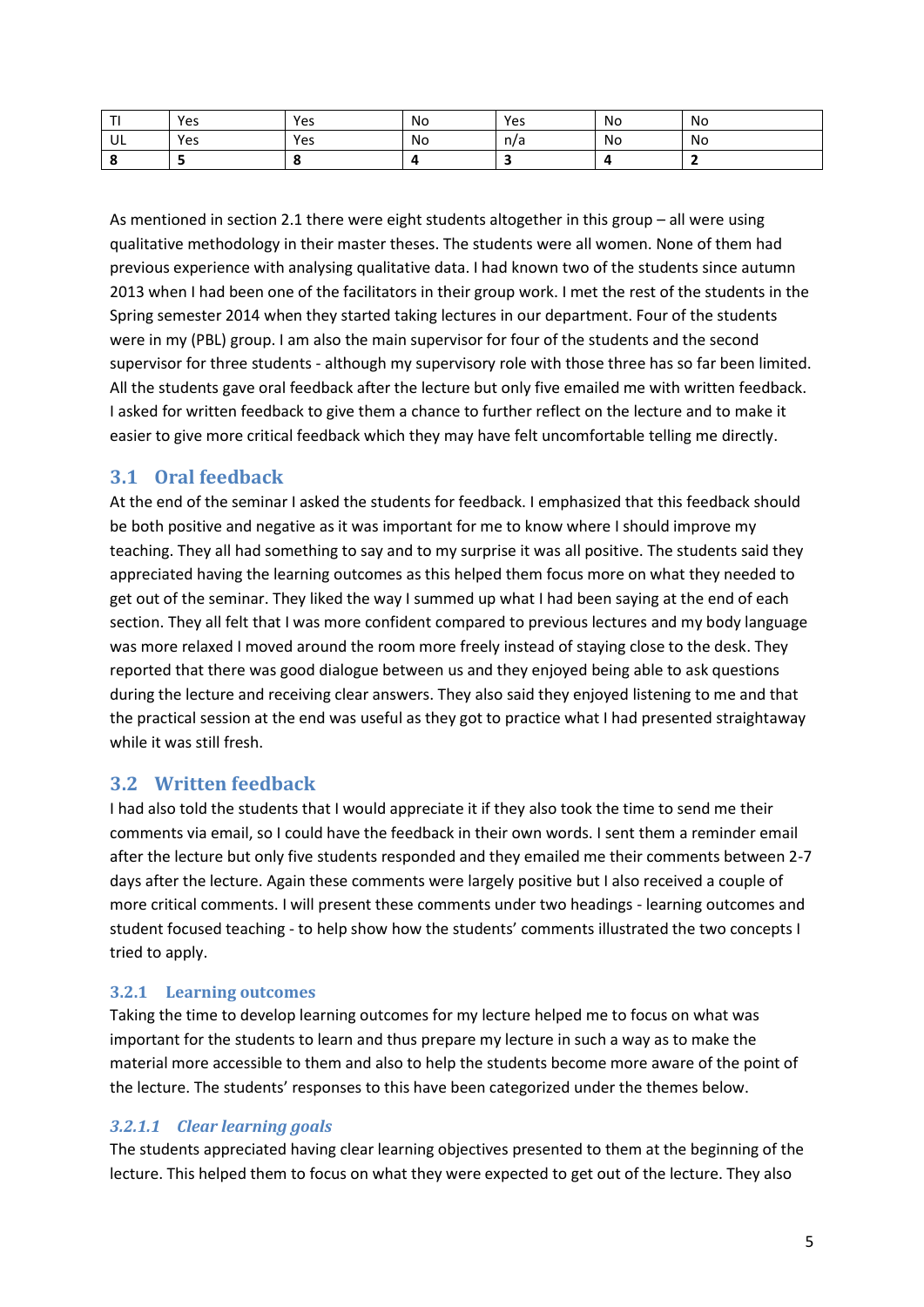appreciated how I summarized what I had presented at the end of each section. I had divided the lecture into 3 sections:

'Det var bra at det stod læringsmål i powerpointen og at du hadde med oppsummering etter hvert emne.' (UL)

'Jeg likte også veldig godt at du starter hver time med å si hva vi skal lære, samt oppsumerer dette etterpå.' (MM)

'Jeg vil især trekke frem det at du etter hver leksjon oppsummerte hva du hadde undervist oss i. Selv om det kan virke overflødig, var det likevel med på å samle alt vi hadde gått gjennom, og gjøre det overskuelig igjen.' (LM)

#### *3.2.1.2 Organization of the lecture*

I had taken the time to organize the lecture material so that I was building up their knowledge with each section. As they had no previous experience of analysing qualitative data, I began by presenting the theoretical aspects of qualitative data analysis, followed by the aims of data analysis, different styles of data analysis, the process of data analysis. I then presented them with one specific data analysis method in detail and then gave a real life example of how I had conducted data analysis in my PhD research. I concluded the seminar with the practical exercise. This systematic way of presenting the topic seemed to be met with approval by the students:

'Det er lett å se at du forbereder deg godt til undervisning.' (MM)

'I found your lecture very interesting, and your presentation neat, tidy and clear.' (TI)

'Undervisningen var veldig oversiktlig.' (LM)

'God organisering av førelesing med teori i byringa og praktisk oppgåve på slutten… Faglærar la opp stoffet på ein organisert og tydeleg måte.' (CN)

#### *3.2.1.3 Presentation*

Besides how the lecture was organised it was also important how I presented the material. Previously I had felt very nervous and felt I lacked confidence during the lecture because I did not feel I had a strong grasp of the subject. The change of focus being on the students rather than myself helped me to stay focused on what was important for the students, instead of thinking about how well I was coming across as a lecturer. This helped me to prepare the lecture in a different way as witnessed by the students:

'Du formulerer deg på en enkel og veldig forståelig måte.' (UL)

'Du snakker klart og tydelig. Du klarer å gjøre komplisert fagstoff lett forståelig.' (MM)

'You are secure in the role you are having as a presenter, and it is obvious that you know your material well, visible through the way you communicate your material with your own wording, trying to find the best words to formulate the true meaning of what you want us to understand. You seem to thrive in the role as a teacher, which is always a big advantage for the students as well as yourself, in my opinion.' (TI)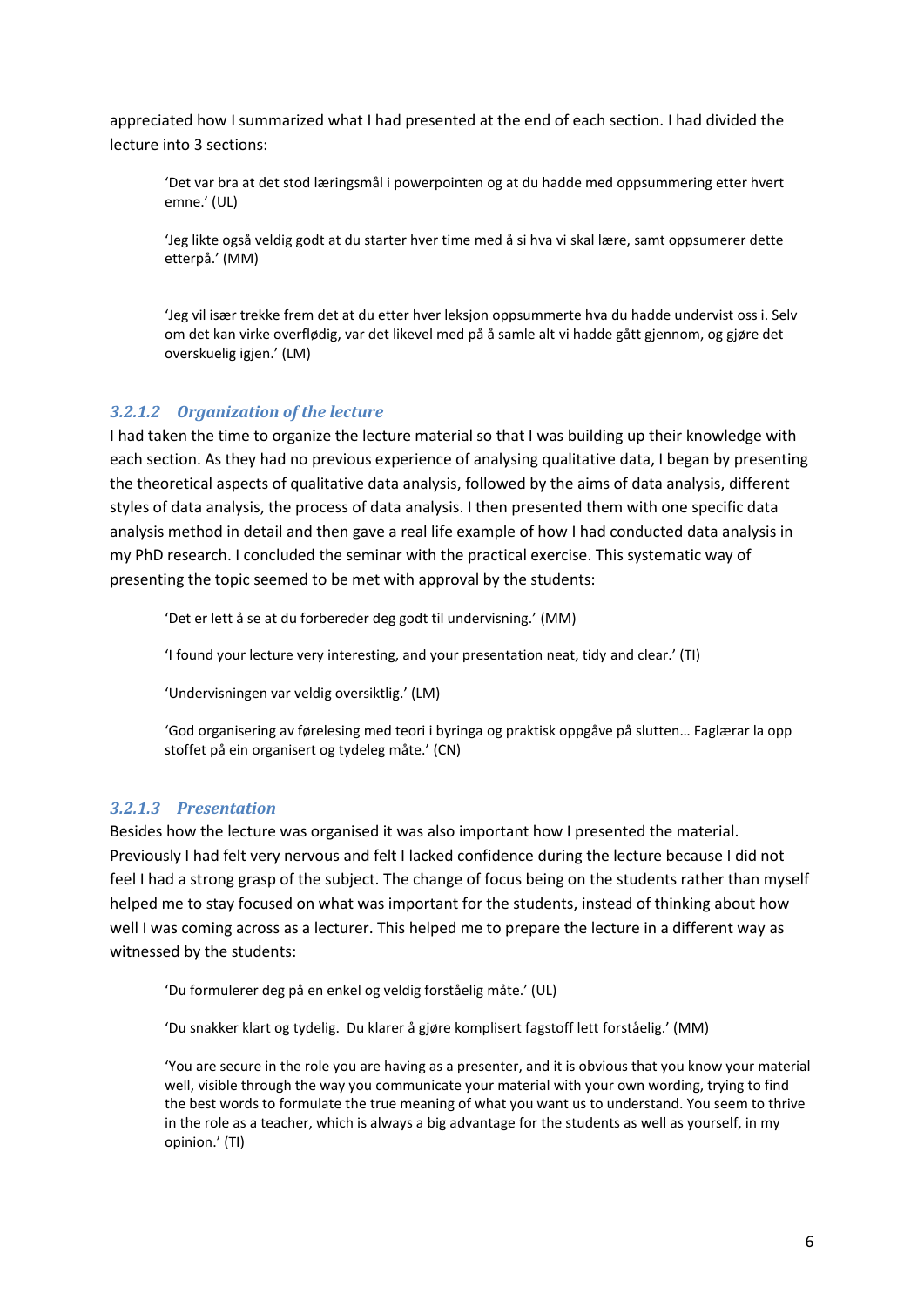Presentation was where one of the students came out with a more critical comment and pointed out something that I can work to improve:

'Sometimes, when you have incredibly much to communicate, you have a tendency to speak faster and faster, and kind of "swallow" your words at the end ... so that would be the one area where I can pinpoint anything to improve.' (TI)

#### **3.2.2 Student focused teaching**

The focus on what students should learn and what I could do to facilitate this was my other focus in this exercise and I used various strategies to help me achieve this. I was open to their questions during the lecture so there was constant interaction between me and them and I used a lecture and a practical exercise to help them apply what they had learnt about the topic.

#### *3.2.2.1 Interaction during the lecture*

I had told the students that I wanted the lecture to be as interactive as possible and not just one way delivery of information from me. I told them ask to questions and for clarification during the lecture so we could have ongoing dialogue. I also posed questions to them during the lecture.

'Du var flink til å tillate spørsmål underveis fra klassen og du tar deg tid til å svare alle som lurte på noe, det synes jeg var veldig bra.' (UL)

'Du er kunnskapsrik, men du er også åpen for andres meninger selv om du gjerne er uenig. Du er ekstremt god på feedback til overfor dine studenter!' (MM)

One of the students also pointed out something useful that I could have done better and that could have improved interaction as well as also helped with the understanding of the concepts I presented:

'Hva som kunne vært bedre er vanskelig å si. Evt at du etter hver slide/hvert tema stilte spørsmål til om vi hadde spørsmål til det som var sagt!' (EM)

#### *3.2.2.2 Use of a practical exercise*

The practical exercise was a useful way for me to see if the students had understood the concepts that I had presented in the lecture. Additionally, it was an opportunity for them to practice applying what they had learnt in a concrete way so they could begin to see exactly what was involved in analyzing qualitative data. They seemed to find this exercise useful:

'Det var nyttig med en praktisk oppgave, slik at vi kunne forsøke å anvende det du nettopp hadde lært oss.' (UL)

'De praktiske øvelser var også nyttige. De førte til at nye spørsmål dukket opp underveis, og gjennom øvelsene, fikk jeg svar med en gang. De praktiske øvelser var derved med på å gjøre undervisningen om analyse mer dybdegående og forståelig ved at vi fikk prøvd det selv. Jeg husker nok også bedre hva vi snakket om etter å ha praktisert.' (LM)

'Å ha ei praktisk oppgåve gjorde det enklare for meg å forstå kva analyse av kvalitativ data går ut på.' (CN)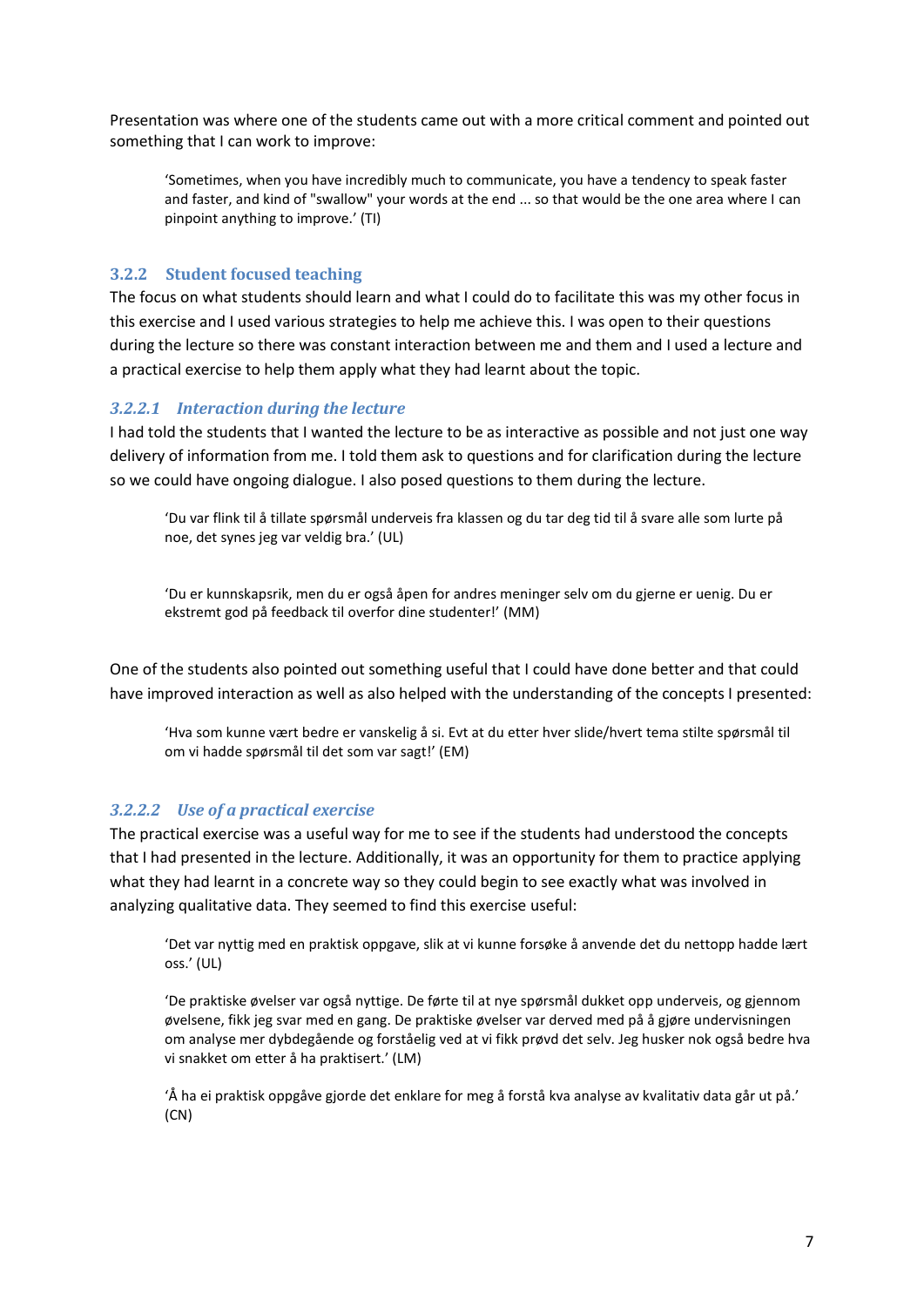These results and the use of the feedback I received from the students via email, provide an illustration of how they assessed my performance as well as how I implemented the concepts that I had learnt during the UPED course.

# **4 Discussion**

This paper presents an experimental project I conducted as part of my UPED course where I used a day seminar with a small group of master students to apply some of the concepts that I had learnt during the first part of the course. The overarching guide of my project was the concept of constructive alignment, an outcomes based teaching /learning approach (Biggs, 2003). Using the ideas of constructive alignment, I focused on applying two of the concepts that had made a strong impression on me during the course – developing learning objectives and applying student focused teaching. I used the feedback from the students on my teaching as assessment of whether I had managed to successfully implement these two concepts. In this section I will discuss the implications of my findings in relation to constructive alignment (Biggs, 1999).

As mentioned in the introduction, constructive alignments has four main steps that should be taken into consideration when implementing it. I will discuss my project in relation to three of the steps: defining intended outcomes, selecting appropriate teaching and learning activities and assessing whether the original outcomes were achieved (Biggs, 2003). I will not include the fourth as it was not possible to grade my students since this was a support seminar for their master thesis. The long term assessment of the seminar will be related to their thesis results when the examiners assess whether they conducted a good enough analysis of their data. My seminar was only the beginning of a long term process.

# **4.1 Defining intended outcomes**

Biggs (2003) states that it is important to let students know what we expect of them and what kind of knowledge they should acquire. He writes that we should not require students to acquire knowledge so that they can regurgitate it, but so that they can actively use it in their future education or careers (Biggs, 2003). Thus it is important that the outcomes at the beginning of a course are defined to reflect this.

In my project I did not have a lot of time to plan thoroughly as I had limited teaching during the year. Thus, I took advantage of the chance to experiment with these concepts and apply them, at the few teaching opportunities I had which came a week after the UPED course. I did not have enough time to read through all the literature suggested during the course but I did have a general grasp of what was required and I largely used Dee Fink (2003)'s instructional development manual, and the Learning Resources Unit (1996)'s publication on writing learning outcomes, to help guide me. There are limitations and weaknesses in my learning objectives and they were very much focused on the single seminar. However, the students appreciated having the learning goals and stated that they were useful and helped to clarify the focus of the seminar. From my perspective taking the time to think about what exactly I wanted the students to learn during the seminar helped me to narrow my focus and limit my presentation to the key concepts I wanted to put across. This was very different from my previous preparation for lectures where I had no clear focus except to think about the topic at hand and I ended up with too much information in too much detail.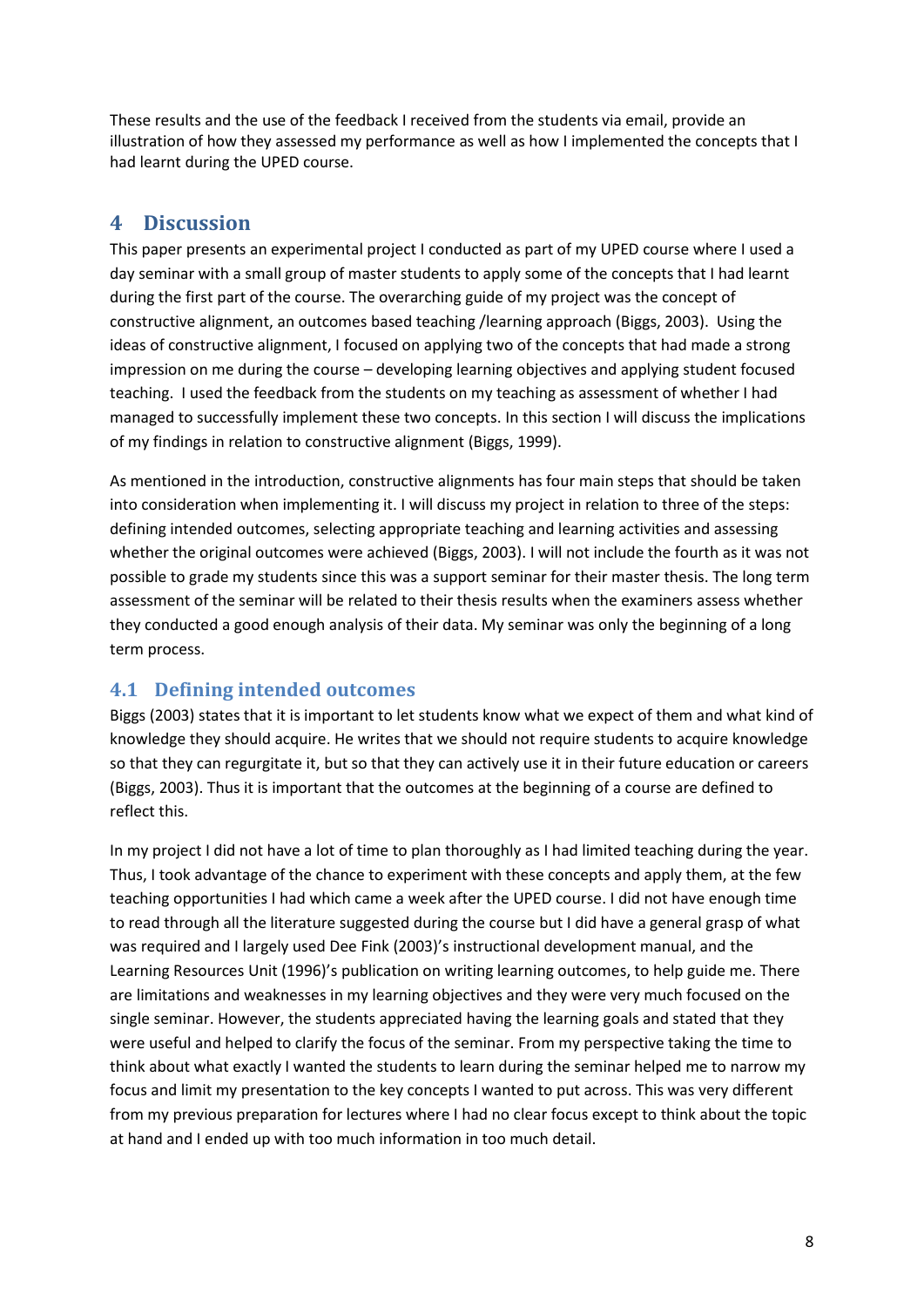## **4.2 Selecting appropriate teaching and learning methods**

Once I had decided on the learning objectives, I now had to think about what were the best ways to get this information across. Teaching and learning activities have traditionally been limited to lectures and tutorials – largely passive ways of learning where students memorize and then repeat what they have been taught (Rust, 2002; Biggs, 2003). Constructive alignment encourages providing teaching activities that are in line with and will encourage the achievement of the learning outcomes (Biggs, 2003). I had mostly presented my lectures using PowerPoint presentations and although I tried to be interactive because of the nature of the content I had prepared, it was not always easy to engage the students. Therefore, this time I used 3 ways to present the material, although I did give a traditional lecture in the beginning this was important to introduce the key concepts to the students as this topic was new to them. I was, however, open to questions and the students and I had a good dialogue throughout as illustrated in section 3.2.2.1. I summed up what I had just presented after each section in the lecture and they found it useful how I summarised the previous ideas before introducing the next ones. I also used a real life case at the end of the lecture – where I illustrated how I had applied the concepts that I had presented to them, in my own research. The most significant part of the seminar was the practical work where they got to practice applying their knowledge by coding and analyse some text. We moved away from the more passive PowerPoint presentation method and they worked in small groups with paper, pens and highlighters. When we regrouped, I used the board to write up the codes and themes they had developed and we discussed how they had come up with the various ideas, and what they meant. They all found this process useful and enjoyable and could now begin to more clearly conceive how the abstract could become more concrete.

# **4.3 Assessing if the original outcomes have been achieved**

This section is was the weakest in my project. The assessment I required of the students and which they gave me – was the assessment on my performance. This was useful for me and for them as it made them think of what I was doing and concentrate more on what I was presenting. Their assessment was overall positive. However, what I did not do effectively was try to assess what they had learnt: I did not ask them if they felt the learning objectives had been achieved. At the end of the seminar I should have put up the learning objectives again and gone through them with the students to assess whether they had been met. Nevertheless, all the students signed up for a qualitative data analysis software training course which I organized after the seminar which indicated that they wanted to further enhance their knowledge. In addition, all the students will apply qualitative data analysis to their research data and this will be assessed when they submit their theses for examination. How well they analyse their data will be partly reflected in their final thesis grade. So to some extent I will be able to assess if the original outcomes have been achieved.

The students' assessment of my attempt to apply a more student focused teaching strategy was generally positive and their feedback on not only on the content, but also the presentation and interaction, showed that the time I had taken to plan the seminar according to the principles of student focused outcomes based teaching/learning was worthwhile.

# **5 Conclusion**

In this essay I have presented my reflections of what I learned from my first attempt to apply a student focused teaching strategy based on constructive alignment. This was an extremely enriching